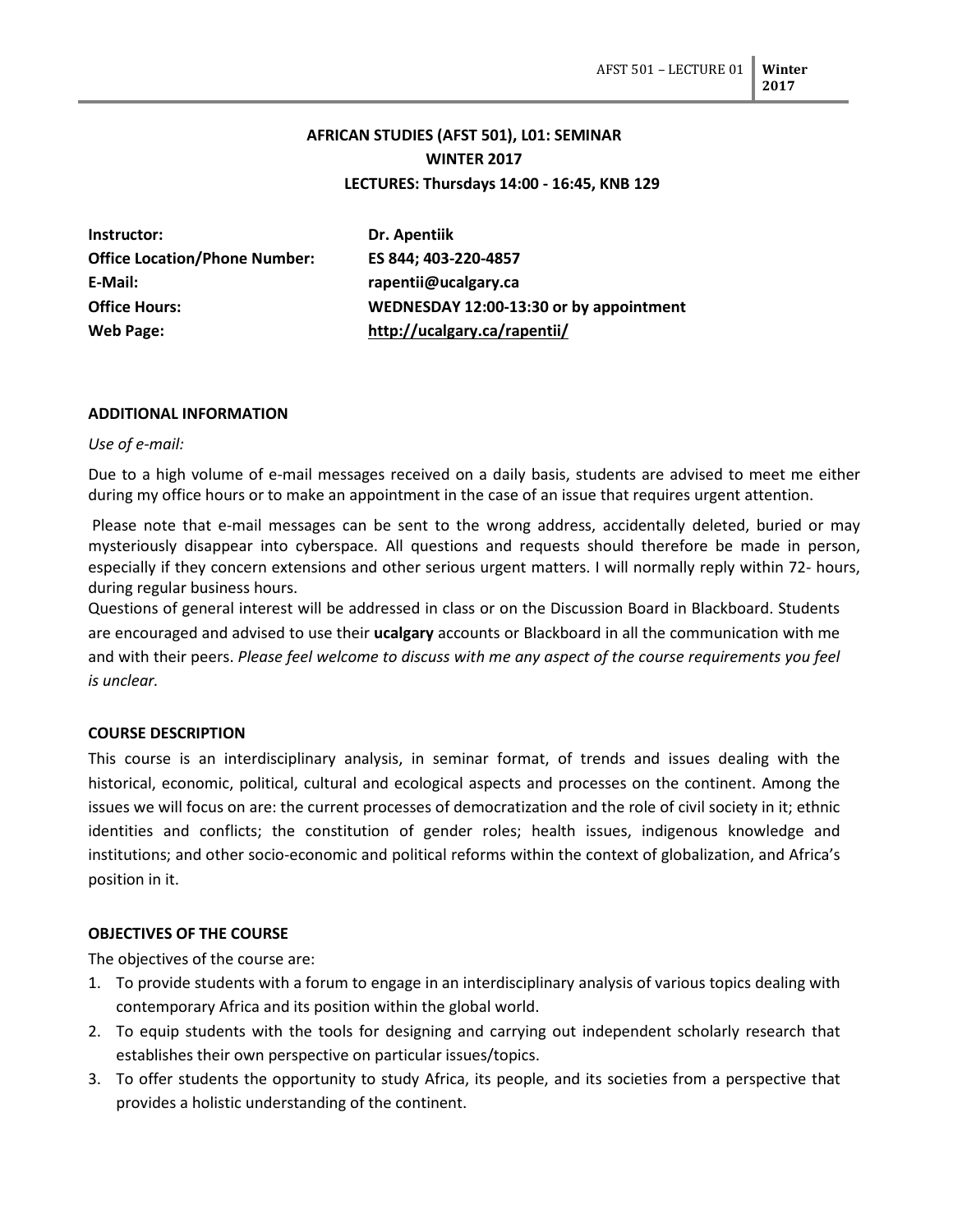# **TEXTBOOKS/READINGS**

Links to the reading material for the course will be made available on Blackboard . Mongo Beti 2005. Poor Christ of Bomba.

| <b>ASSIGNMENTS AND EVALUATION</b> | %   | <b>DUE DATE</b>                      |
|-----------------------------------|-----|--------------------------------------|
| Participation & Attendance        | 15% | (on-going)                           |
| Mid-Term Exam                     | 30% | (March 23, to be collected in class) |
| <b>Book Review</b>                | 20% | (March 30, to be collected in class) |
| Final Research Paper              | 35% | (April 6, to be collected in class)  |

Note: All components of the course must be completed in order to pass, and extensions will only be granted under extraordinary circumstances, not including having too much other work to do.

# **REQUIREMENT 1: PARTICIPATION & ATTENDANCE (15%)**

For each week, two to three students will lead and facilitate class discussion of the main issues and controversies arising from that week's readings. Marks will be assigned for how well opposing interpretations are expounded and supported with actual evidence, how well they transcend simplistic stereotypes or polemics, how well students identify key issues, and how well they engage the rest of the class in thinking about possible ways forward. You are therefore encouraged to reflect upon the topic of the week as well as to familiarize yourself with current news and opinions relevant to the course.

It is essential that all students complete the reading assignments, as the ability to contribute in seminars will be enhanced by a competent understanding of the assigned readings. If you come to class regularly you will be able to participate; therefore, your participation mark hinges (in part) on your attendance. Participation grades are calculated by factoring in the amount and quality of contributions. Attendance will be taken during seminar. *It is the student's responsibility to make certain that he/she signs the attendance list.*

A schedule will be available at the beginning of the term indicating which students are leading seminars for each particular week.

# **REQUIREMENT 2: MID-TERM EXAM (30%)**

The exam is designed to test your grasp of the material covered in lectures and in seminar discussions up to the date of the exam. This means that you will be expected to have read all the required readings on all topics covered in seminars up to the date of the exam. The best way to prepare for this exercise is to read and reflect on the readings and seminar discussions. **No alternate dates for the exam will be provided unless the student has been legitimately excused**.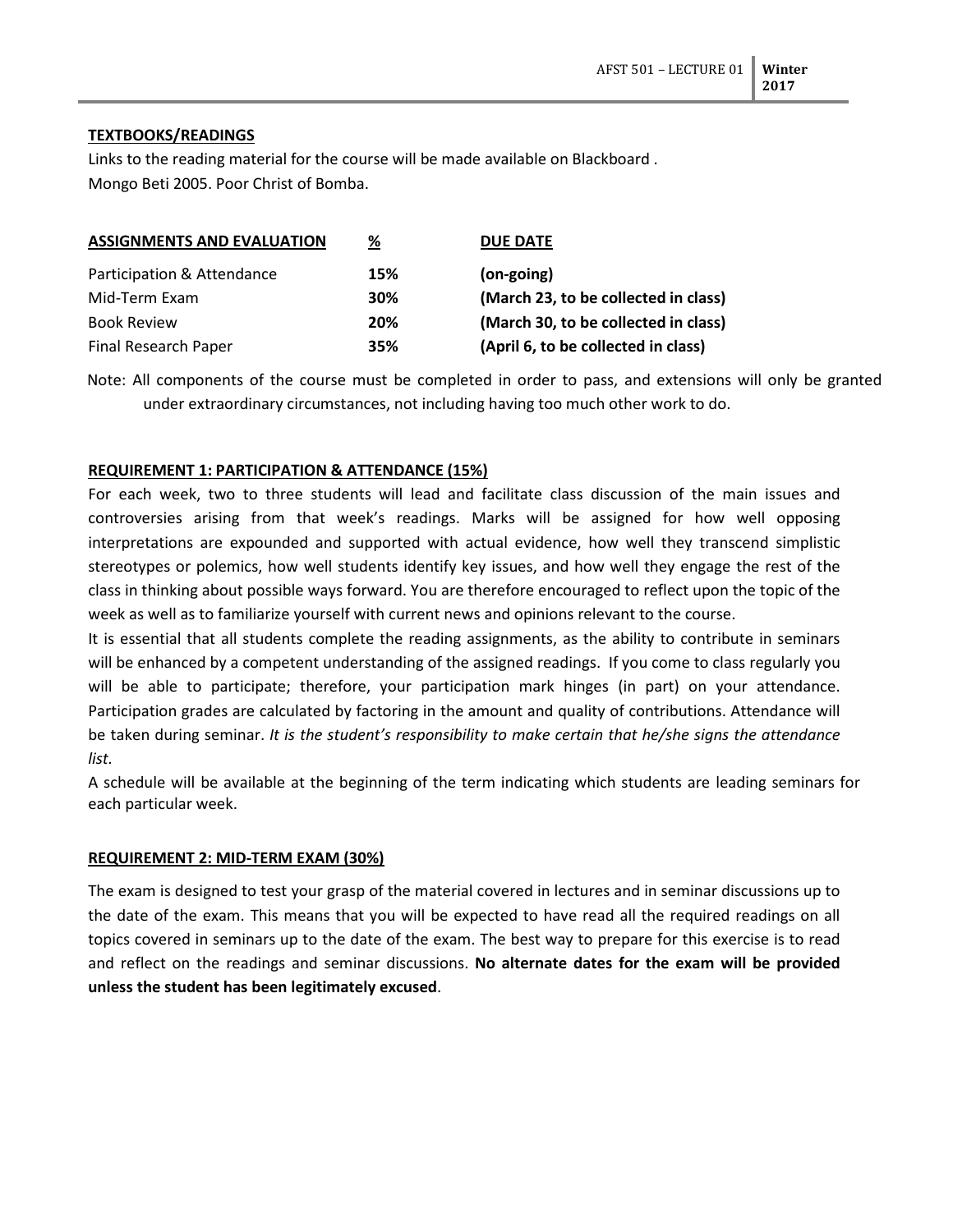#### **REQUIREMENT 3: BOOK REVIEW (20%)**

The book review entails writing a critical analysis of " Poor Christ of Bomba".

- Length of review paper should a maximum of **four (4) PAGES TYPED AND DOUBLED-SPACED** in **12 PT FONT**. Page margins should be **1 INCH** (2.5 cm) wide, and all pages should be numbered. Double-sided assignments are encouraged to save paper, but are not mandatory. Information to be included on the title page are: *title of paper, course code, instructor's name, student ID, and date of submission.*
- A critical analysis requires an evaluation of the arguments made by the author, and this means you have to read carefully to find out what the author's argument(s) is/are. You may find the argument(s) stated in the book's introduction. The next step is to consider what the author provides in subsequent chapters.
- A well-written book will remind readers of the main arguments as it proceeds. The concluding chapter of the book will summarize the author's own appraisal of the argument(s) and evidence. This does not mean that you can read the introduction and conclusion and write a good review; you need to demonstrate that you know what each chapter contains, and how it contributes to the main argument(s).
- In addition, a critical assessment requires that you assess the argument(s) and comment on whether you think the book meets the author's stated objective(s). This assessment is not a simple option, but a thoughtful evaluation of how well the author has succeeded in convincing you, the reader, of the value of the argument and the evidence used to support it. Your own conclusions should also say something about what you have learned about the subject, having read the book, and what else you might want to know that was not addressed in the book.
- As you read, it is useful to carry on a "dialogue" with the author, asking yourself if you agree with what is being said, or whether something is missing. You will need to say something about the author's relationship with the subject, and about his/her methods. In some cases you will have to be a detective to find out what you want to know.
- Correct spelling is important. Use a dictionary and a computer spelling and grammar checker. Create a draft of your review and then look at it again a day or so later. When you do a second draft, make sure that the ideas follow coherently from one another. Move text around if you need to. Weed out repetitive words and phrases. Vary the length of sentences. Read the review aloud, to see how it "flows". The final product will reflect the care you have put into its creation.
- If you wish, you may use the first person. Use the active voice as much as possible.
- Use a correct bibliographical format.

#### **REQUIREMENT 4: FINAL PAPER (35%)**

- The final paper can be structured around the major topics covered in the course or individual project. Please consult with me if you are in doubt regarding the choice of topic.
- Length of review paper should a maximum of **fourteen (14) PAGES TYPED AND DOUBLED-SPACED** in **12 PT FONT**. Page margins should be **1 INCH** (2.5 cm) wide, and all pages should be numbered. Double-sided assignments are encouraged to save paper, but are not mandatory.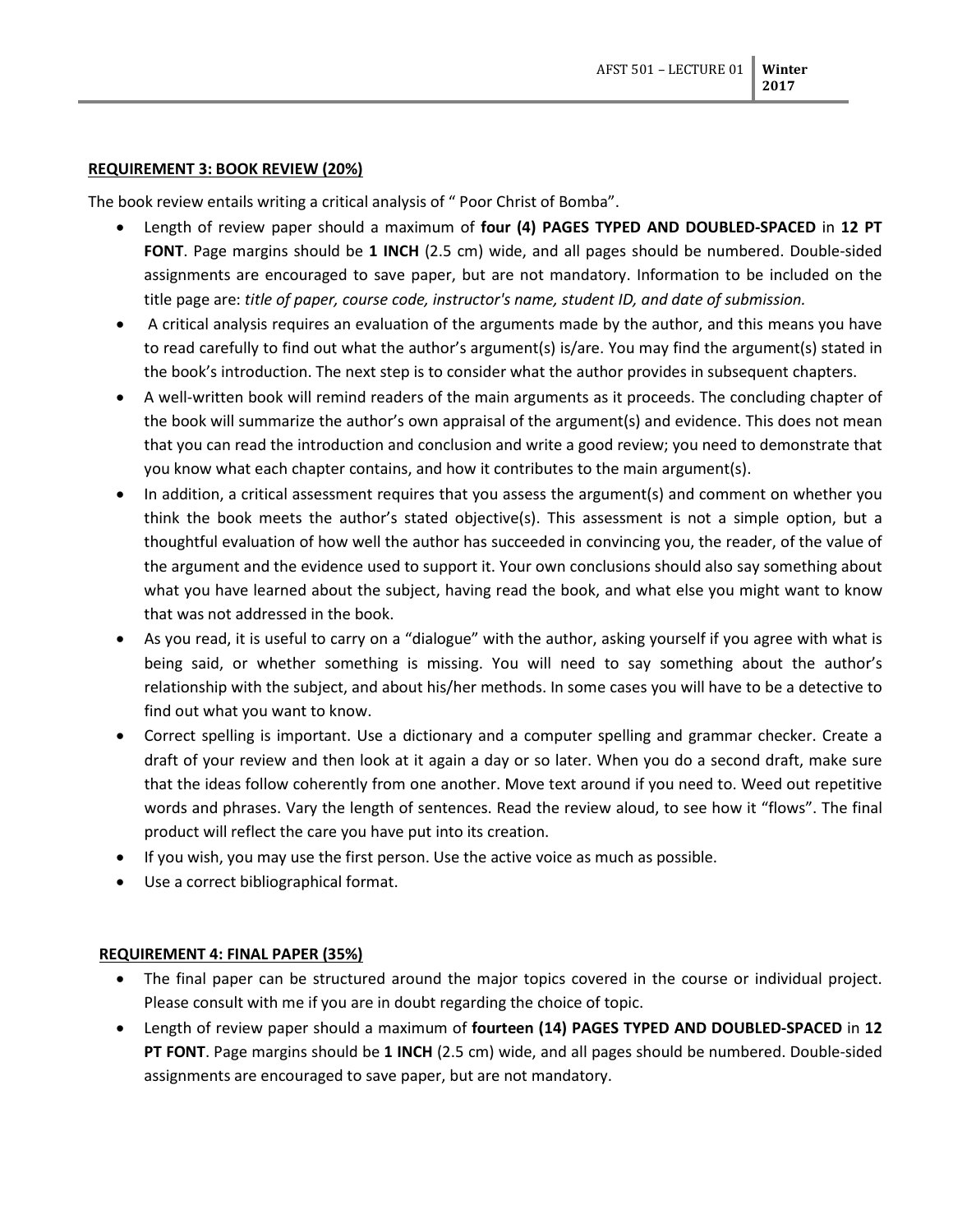- Information to be included on the title page are: *title of paper, course code, instructor's name, student ID, and date of submission.*
- Clear statement of the problem(s) you want to investigate or explore, including:
	- o The theoretical lens you use to construct your research question(s) or argument(s).
	- o Brief justification of your choice of topic in relation to the existing literature
- Use of sources:
	- o Judicious and balanced use of sources.
	- o Credible/authoritative and current sources.
	- o Well-formatted bibliography including ample in-text references.
	- o Please consult me if you have any questions regarding how to document sources.
- Level of Analysis:
	- o Critical, as opposed to descriptive, analysis.
	- o Clarity and coherence of arguments (note: marks will, in part, be based on the coherence of arguments and clarity of expression).
- A strong conclusion.
- Additional information such as tables, maps, figure, lists of interview questions, etc. can be included.

### **NOTE:**

- 1. It is the student's responsibility to keep a copy of each assignment submitted. Students should be prepared to provide a second copy of their assignment if requested. Students who cannot provide a second copy of their essays may risk receiving a zero grade for this portion of the course.
- 2. Please hand in your essays directly to your instructor. If it is not possible to do so, a daytime drop box is available in SS 110. A night drop box is also available for after-hours submission. Assignments will be removed the following morning, stamped with the previous day's date, and placed in the instructor's mailbox.
- 3. All written assignments (including, although to a lesser extent, written exam responses) will be assessed at least partly on writing skills. Writing skills include not only surface correctness (grammar, punctuation, sentence structure, etc.) but also general clarity and organization.
- 4. Research papers must be properly documented.

# **REGISTRAR-SCHEDULED FINAL EXAMINATION : NO**

#### **POLICY FOR LATE ASSIGNMENTS:**

Assignments submitted after the deadline may be penalized with the loss of a grade (e.g. A- to B+) for each day late. This is time sensitive course and extensions will only be granted under extraordinary circumstances, not including having too much other work to do. If late assignments are handed in at the Interdisciplinary Programs' Office (ES 620), please ensure that they are signed and dated.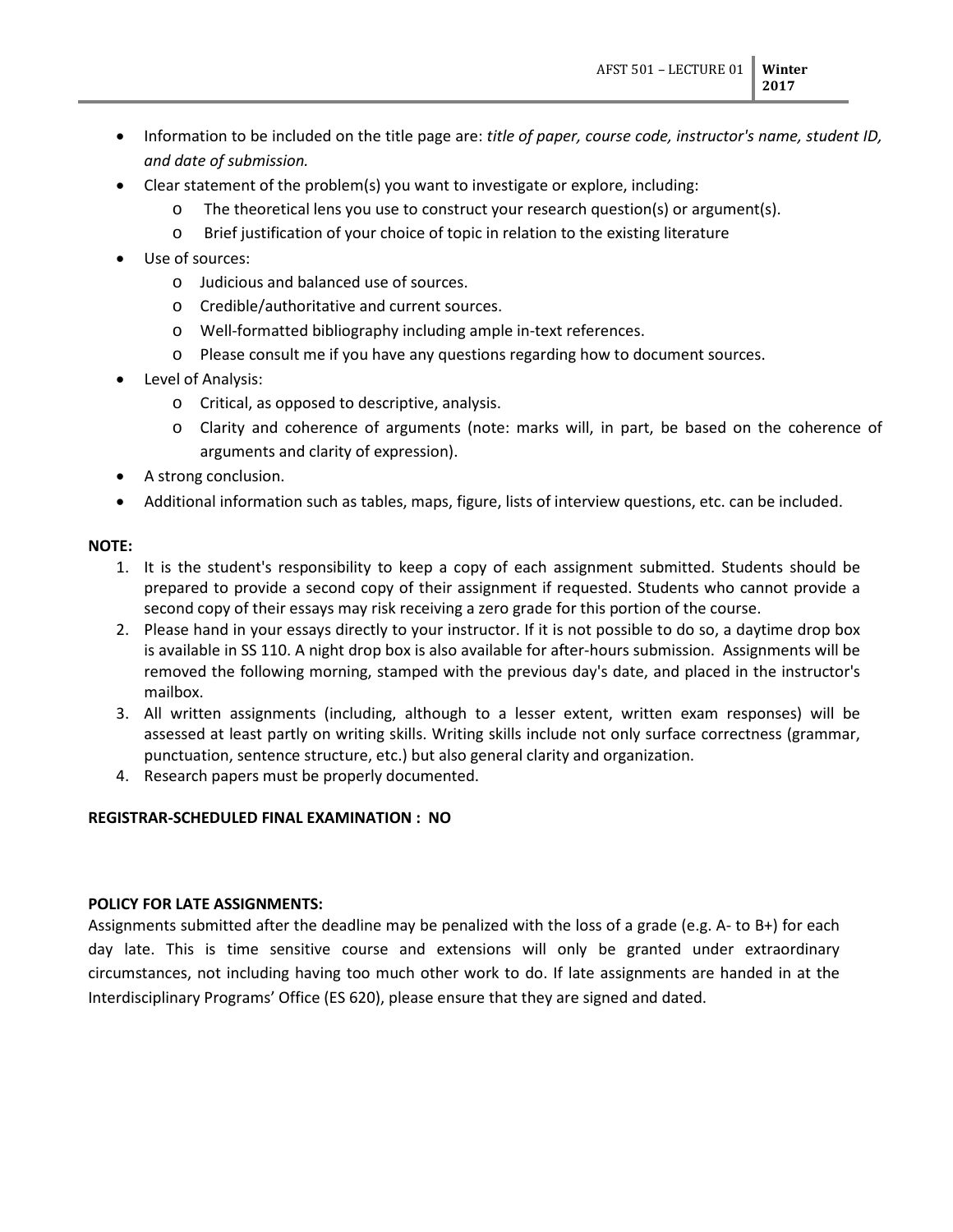#### **GRADING SYSTEM**

The following grading system is used in the Faculty of Arts. Where a grade on a particular assignment is expressed as a letter grade, it will normally be converted to a number using the midpoint of the scale. That is, A- would be converted to 87.5 for calculation purposes. An F will be converted to zero.

| <b>Grading Scale</b> |          |
|----------------------|----------|
| A+                   | 96-100   |
| A                    | 90-95.99 |
| А -                  | 85-89.99 |
| B+                   | 80-84.99 |
| B                    | 75-79.99 |
| B-                   | 70-74.99 |
| C+                   | 65-69.99 |
| C                    | 60-64.99 |
| $C-$                 | 55-59.99 |
| D+                   | 53-54.99 |
| D                    | 50-52.99 |
| F                    | በ-49     |
|                      |          |

### **SCHEDULE OF LECTURES AND READINGS**

To be made available onD2L.

### **INTERNET AND ELECTRONIC COMMUNICATION DEVICE INFORMATION**

The use of cell phones is not allowed during lectures. Students may use computers in class, however, the instructor reserves the right to forbid students from using computers if their use is disruptive to the class. This may include chatting online, playing music or games etc. during class.

# ACADEMIC ACCOMMODATIONS

# <http://www.ucalgary.ca/access/accommodations/policy>

Students needing an Accommodation because of a Disability or medical condition should communicate this need to Student Accessibility Services in accordance with the Procedure for Accommodations for Students with Disabilities

Students needing an Accommodation based on a Protected Ground other than Disability, should communicate this need, preferably in writing, to "(Instructor) (Associate Dean) (Department Head) (other designated person)"

# ACADEMIC INTEGRITY

Academic integrity is essential to the pursuit of learning and scholarship in a university, and to ensuring that a degree from the University of Calgary is a strong signal of each student's individual academic achievements. As a result, the University treats cases of cheating and plagiarism very seriously. For detailed information on what constitutes academic misconduct, please refer to the following link: <http://www.ucalgary.ca/pubs/calendar/current/k-2-1.html>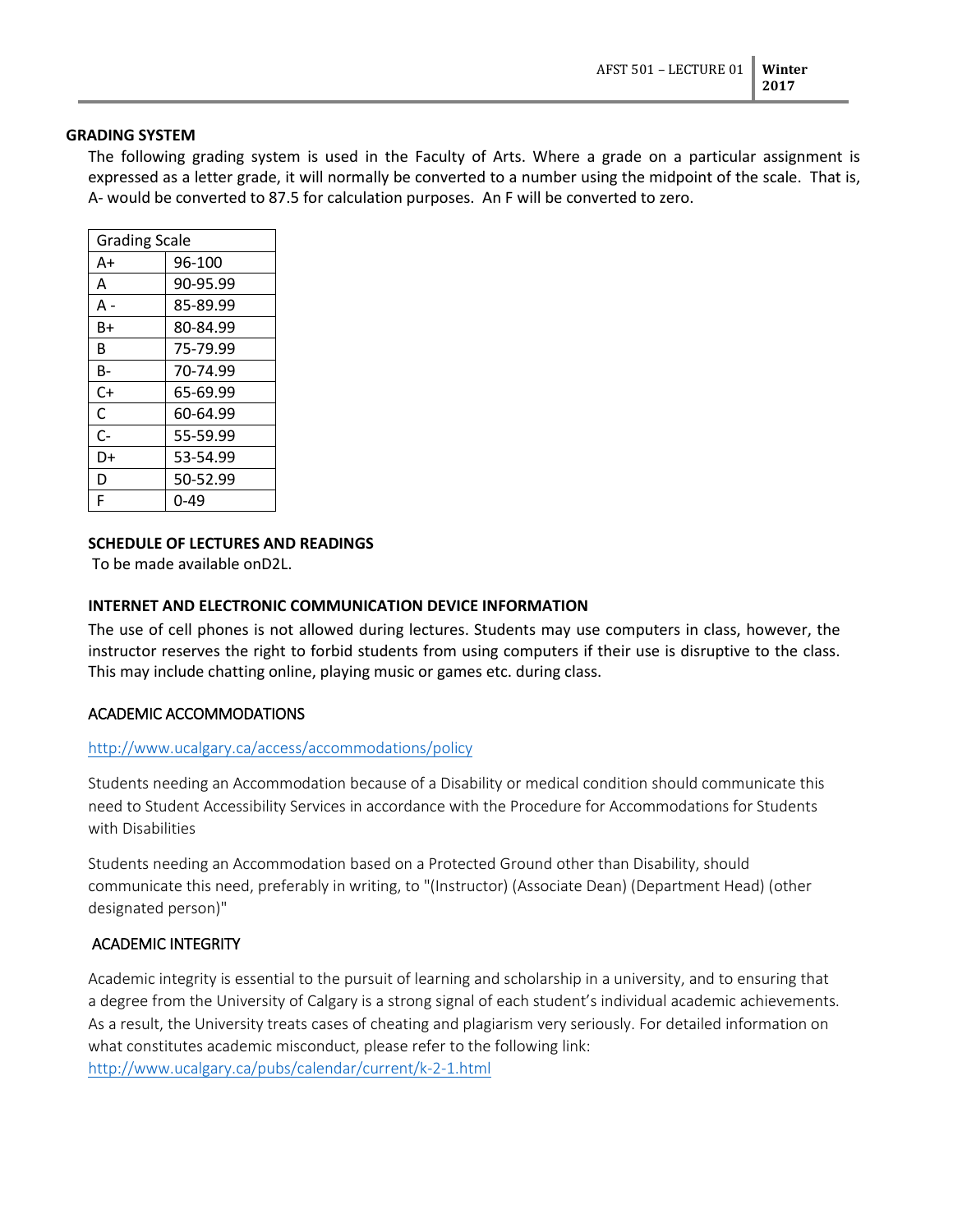All suspected cases of academic dishonesty will be investigated following procedures outlined in the University Calendar. If you have questions or concerns about what constitutes appropriate academic behavior or appropriate research and citation methods, you are expected to seek out additional information on academic integrity from your instructor or from other institutional resources.

# TEACHING EVALUATIONS / USRIS (Universal Student Ratings of Instruction)

At the University of Calgary, feedback provided by students through the Universal Student Ratings of Instruction (USRI) survey provides valuable information to help with evaluating instruction, enhancing learning and teaching, and selecting courses. Your responses make a difference, please participate! Website: http://www.ucalgary.ca/usri/

Writing Across the Curriculum: Writing skills are not exclusive to English courses and, in fact, should cross all disciplines. The University supports the belief that throughout their University careers, students should be taught how to write well so that when they graduate their writing abilities will be far above the minimal standards required at entrance. Consistent with this belief, students are expected to do a substantial amount of writing in their University courses and, where appropriate, instructors can and may use writing and the grading thereof as a factor in the evaluation of student work. The services provided by the Writing Centre in the Effective Writing Office can be utilized by all undergraduate and graduate students who feel they require further assistance.

**Emergency Evacuation Assembly Points:** In the event of an emergency that requires evacuation, please refer to the following link to become familiar with the assembly points for the class: <http://www.ucalgary.ca/emergencyplan/assemblypoints>

# Freedom of Information and Protection of Privacy Act:

The University of Calgary is committed to protecting the privacy of individuals who work and

study at the University or who otherwise interact with the University in accordance with the standards set out in the Freedom of Information and Protection of Privacy Act. Please refer to the following link for detailed information: <http://www.ucalgary.ca/legalservices/foip>

The Department of Anthropology and Archaeology's FOIP (Freedom of Information and Privacy) policy requires all reports/examinations to be returned to students during class time or the instructor's office hours. Any term work not picked up will be placed in the Anthropology and Archaeology Office (ES620) for distribution. Any student not wishing to have their work placed in the office must make alternative arrangements with the course instructor early in the term.

Safewalk Information: Campus Security, in partnership with the Students' Union, provides the Safewalk service, 24 hours a day to any location on Campus including the LRT, parking lots, bus zones and University residences. Contact Campus Security at (403) 220-5333 or use a help phone, and Safewalkers or a Campus Security Officer will accompany you to your campus destination.

Faculty of Arts Program Advising and Student Information Resources: Have a question, but not sure where to start? Arts Students' Centre